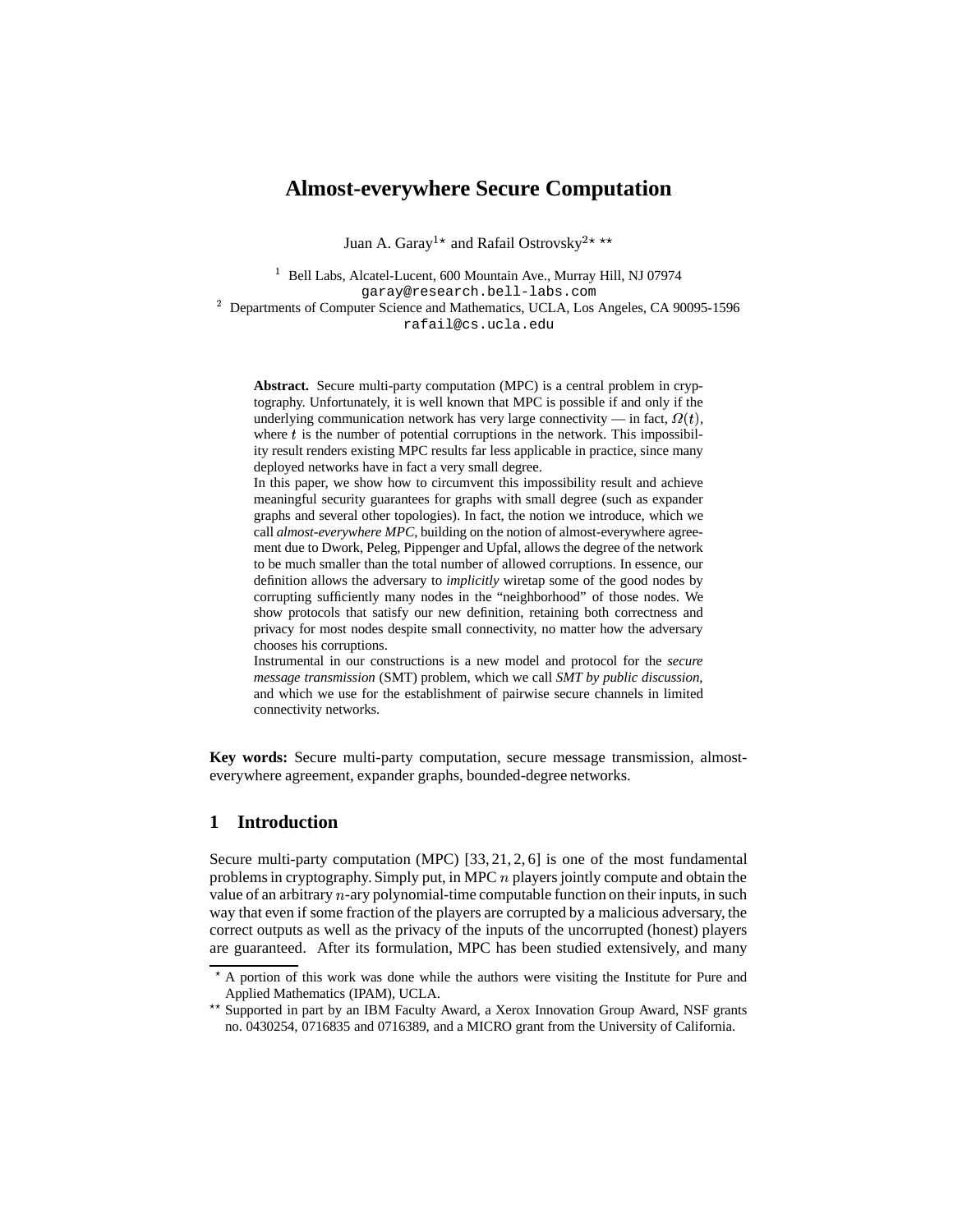flavors with regards to, for example, the type of corruptions allowed by the adversary, its computational power, and definitions of security, have been considered in the literature.

In this paper our focus is on unconditional, or information-theoretic, secure multiparty computation, as considered in [2, 6], where no restrictions are placed on the computational power of the adversary. In this setting, assuming that players can communicate with every other player over not only dedicated but also private communication channels, MPC is achievable as long as more than  $\frac{2}{3}$  of the players remain uncorrupted. Moreover, this bound on the number of players is tight.

The above scenario, however, assumes point-to-point private communication channel between *every pair of players*. In fact, with a few noted exceptions (more on this below), this is not only true for unconditional MPC, but for most of the work on other models as well. Since reliable, let alone private communication is costly to achieve, fully connected networks sound like a prohibitive proposition. Indeed, this question was posed by Dolev [9], and later by Dolev, Dwork, Waarts and Yung [10], whose combined results show that in fact if there are t corrupted players, then  $(2t+1)$ -connectivity is both necessary and sufficient for unconditional MPC. On the other hand, typically in practical networks most nodes have a very small connectivity, which is independent of the size of the network.

In this paper, we show that meaningful statements about unconditional MPC can be made even if every node has small, even constant, connectivity. Clearly, in such a setting, we must give up on some of the honest nodes, for example, in the case of such nodes being totally "surrounded" in the network by corrupted nodes; still, we would like to be able to guarantee the security of a large fraction of uncorrupted nodes.

Our notion of "giving up" nodes originates from the notion of *almost-everywhere agreement* proposed by Dwork, Peleg, Pippenger and Upfal [11], who study how to achieve Byzantine agreement [26, 25] in a limited connectivity setting. We build on the notions developed in [11], and in some sense, our central result can be viewed as a generalization of theirs. In essence, given a broadcast channel (implied by Byzantine agreement) and a constant number of uncorrupted paths among a large subset of nodes in the network, we show how to implement secure (i.e., reliable and private) channels among them, and thus achieve *almost-everywhere MPC*. "In essence" because apart from the construction, as opposed to just achieving the correctness property for a particular MPC instance (Byzantine agreement), substantial additional efforts are required in order to capture the privacy requirement of general MPC, particularly in the case of adaptive corruptions, and proving it correct.

One of the tools that we use to achieve the above transformation, which we call *secure message transmission by public discussion*, might be of independent of interest. As mentioned above, Dolev *et al.* [10] show a tight  $(2t + 1)$ -connectivity bound for the (perfectly) secure message transmission (SMT) problem, of one node sending a message perfectly privately and correctly to another node over a network. That many channels, in fact, are needed to establish a public channel (no privacy concerns, only reliability). In our model, a public channel for large subsets of nodes can be constructed in a different way, and thus we are able to let the adversary corrupt *all but one* of the channels connecting those nodes, at the expense of a small error.

We stress that while in almost-everywhere MPC we give up the privacy and correctness of some of the nodes, we consider this a realistic assumption. Indeed, the requirements on a corrupted node are also given up in the classical model of MPC, and what we define here is a model where the adversary by corrupting some  $t$  nodes, can potentially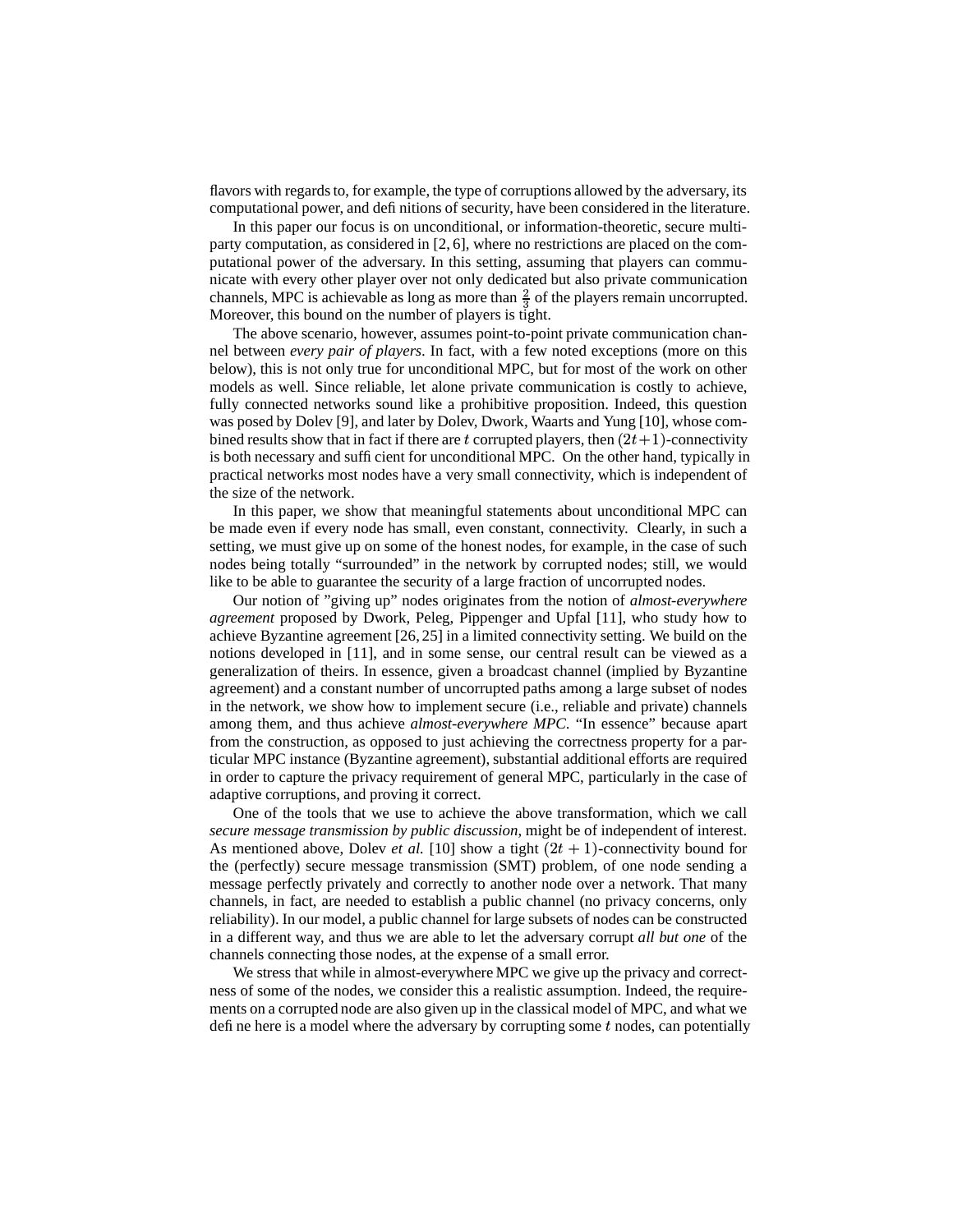corrupt another set of  $t'$  nodes, which depends on  $t$  and the particular network. However, as long as the entire set is sufficiently small, i.e.,  $t + t < \frac{n}{3}$ , it is guaranteed that the rest of the nodes can achieve the requirements of secure multi-party computation, even on networks with bounded degree.

*Related work.* As already mentioned, our new notion is closely related to the concept of almost-everywhere agreement introduced in [11], and further explored in [30, 5]. We review the results in [30] in Section 4.3, where we describe especial networks where almost-everywhere MPC can be achieved.

We also already mentioned the relation of our tool for secure channels to the problem of *perfectly secure message transmission* [10], which has been further studied in, e.g., [28, 8, 29, 1, 12, 24]. In [15], Franklin and Wright take a different approach and study the necessary and sufficient conditions for secure message transmissions over multicast lines.

Our model for secure message transmission by public discussion is also related to the one used in *privacy amplification* and *secret key agreement* ([4, 3] and extensive number of follow-ups), where there also is an authentic public channel, and a private channel which the adversary is allowed to eavesdrop and/or tamper, depending on the various sub-models. Our problem can be viewed as a special instance of secret key agreement in the presence of severe tampering and transmission errors, but for a very specialized tampering function, if we view all the channels as a combined channel.

"Hybrid" failure models have been considered in the literature, where the adversary is allowed to maliciously corrupt some fraction of the players and in addition to cause some more benign form of failure to some other players [19, 14]. In [14] in particular, Fitzi, Hirt and Maurer allow the adversary to eavesdrop on the additional players. In our model, the potential additional eavesdropping (as well as violation of correctness) is defined structurally, given the graph topology and the location of the truly corrupted nodes.

Finally, the problem statement of almost-everywhere secure computation, as well as the overall approach are joint work with Shailesh Vaya [31, 17, 18]. (See Acknowledgements for a more detailed account on this collaboration.) The work reported in [32] follows this approach as well: adding privacy to networks that admit almost-everywhere agreement, using a protocol cast there as achieving secret key agreement by public discussion (see above). Besides several other issues, a salient difference (shortcoming) in [32] is the approach to a simulation-based security definition [22], where the idealworld adversary (the simulator), besides having access to the inputs of the corrupted players, is also given access to the inputs of the honest players that are given up; such a strong assumption gives the simulator an additional unfair advantage compared to the real-world adversary. In contrast, in this paper we propose an indistinguishability-based security definition, known to be weaker than simulation-based, but meaningful. Further remarks on definitional issues are included in Sections 2.2 and 5.

*Organization of the rest of the paper and our contributions.* The rest of the paper is organized as follows. In Section 2 we present the model for and our definition of almost-everywhere MPC, together with other building blocks that will be used in our construction. In Section 3 we present the new model and protocol for SMT by public discussion, which we then use to obtain secure channels. Section 4 is dedicated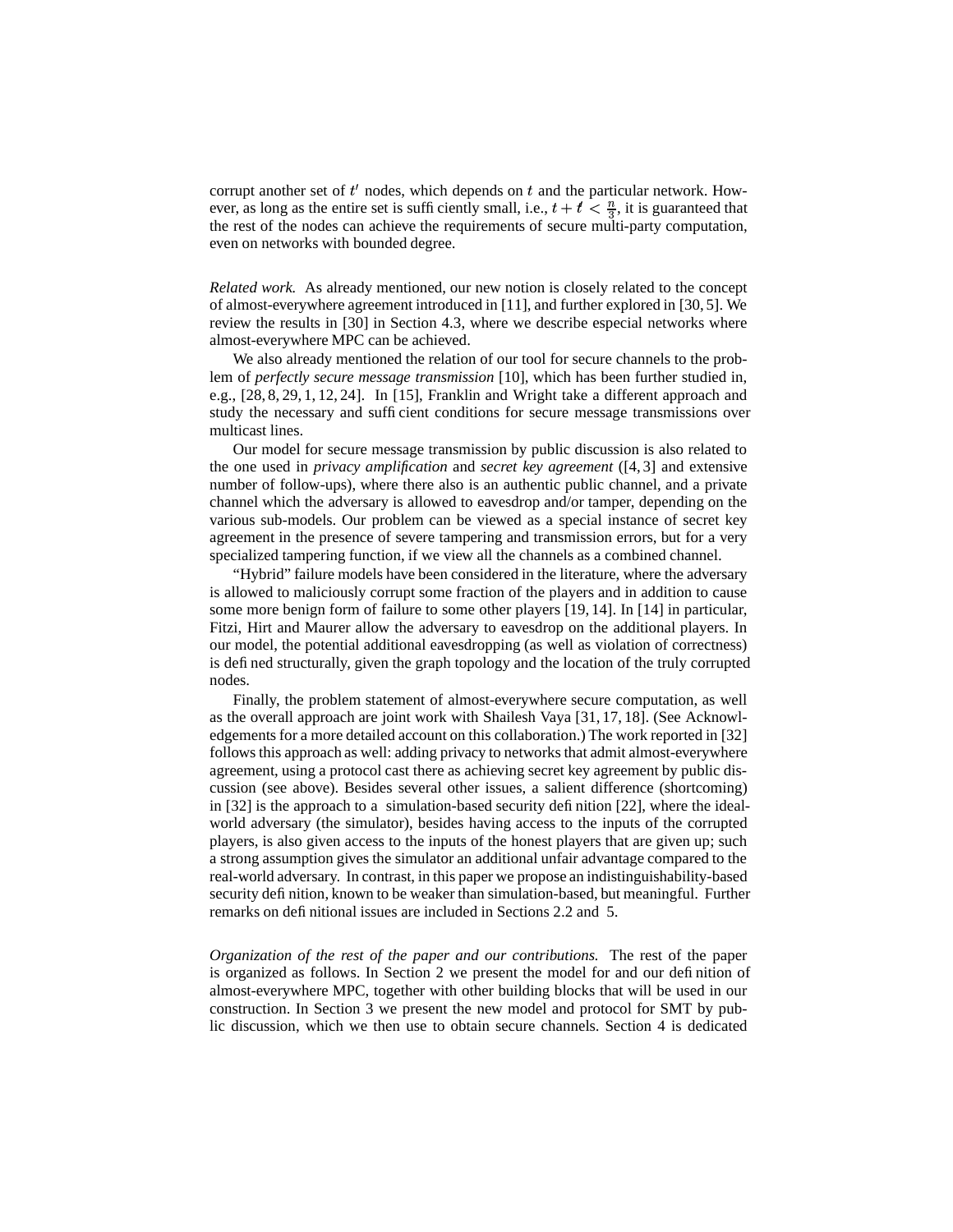to almost-everywhere MPC. First (Section 4.1), we define a class of graphs with special properties, which we call *almost-everywhere admissible graphs*. The literature on almost-everywhere agreement describes several such graphs; however, not all of them are suited to satisfy the privacy requirements of our application. We show an efficient transformation of graphs  $G_n$  with degree d that allow almost-everywhere agreement into a graph  $G_{2n}$  of degree  $O(d)$  that is almost-everywhere admissible. We then show (Section 4.2) how to construct protocols for almost-everywhere MPC on such graphs satisfying our definition, followed by concrete results for some specific networks (Section 4.3). We conclude in Section 5 with a summary and directions for future work.

## **2 Model, Definitions and Tools**

In this paper we consider networks (graphs)  $G = (V, E)$  that are *not* fully connected, as in [11, 30, 5]. We let  $|V| = n$ . We will also refer to the nodes in V as "players," and to the edges in  $E$  as (communication) links or channels. The networks are synchronous, and the computation can be divided into rounds; in each round, a player may send a (possibly different) message on each of its incident links, and messages sent in one round are delivered before the next round. Up to  $t$  of the players can be actively corrupted by an adversary  $\mathcal{A}$ ; we will use  $T\subset V, |T|=t$  to denote the set of corrupted players, and sometimes we will refer to  $A$  as a t-adversary. We assume that  $A$  has unlimited computational power, and, furthermore, that  $A$  is *rushing*, meaning he can learn the messages sent by the uncorrupted players in each round before deciding on the messages of corrupted players for this round, and *adaptive*, meaning that information obtained from a set of corrupted players at a particular round can affect the choice of the next player(s) to be corrupted.

#### **2.1 Building blocks**

Our protocols for almost-everywhere MPC will be using several building blocks, including *almost-everywhere agreement* [11], *verifiable secret sharing* (VSS) [7], and a new primitive introduced in this paper that we call *secure message transmission by public discussion* (Section 3).

*Byzantine agreement and almost-everywhere agreement.* We start with the standard definition of Byzantine agreement [25, 26]. Here the network model is that of a fully connected network of pairwise authenticated channels.

**Definition 1.** A protocol for parties  $\{P_1, \ldots, P_n\}$ , each holding an initial value  $v_i$ , is *a* Byzantine agreement protocol *if the following conditions hold for any -adversary:*

- **–** AGREEMENT: *All honest parties output the same value.*
- $\rightarrow$  VALIDITY: *If for all honest parties*  $v_i = v$ , *then all honest parties output*  $v$ .  $\rightarrow$

It is known that  $n > 3t$  is necessary and sufficient for Byzantine agreement [25, 26], and there exist efficient (polynomial-time and round-optimal) deterministic protocols achieving it [16]. We will in fact rely on the related task called *broadcast*, where there is a distinguished player (the *sender*)  $P^*$  holding an initial value  $v$ . The agreement condition remains the same as above; validity requires that if the sender is honest, then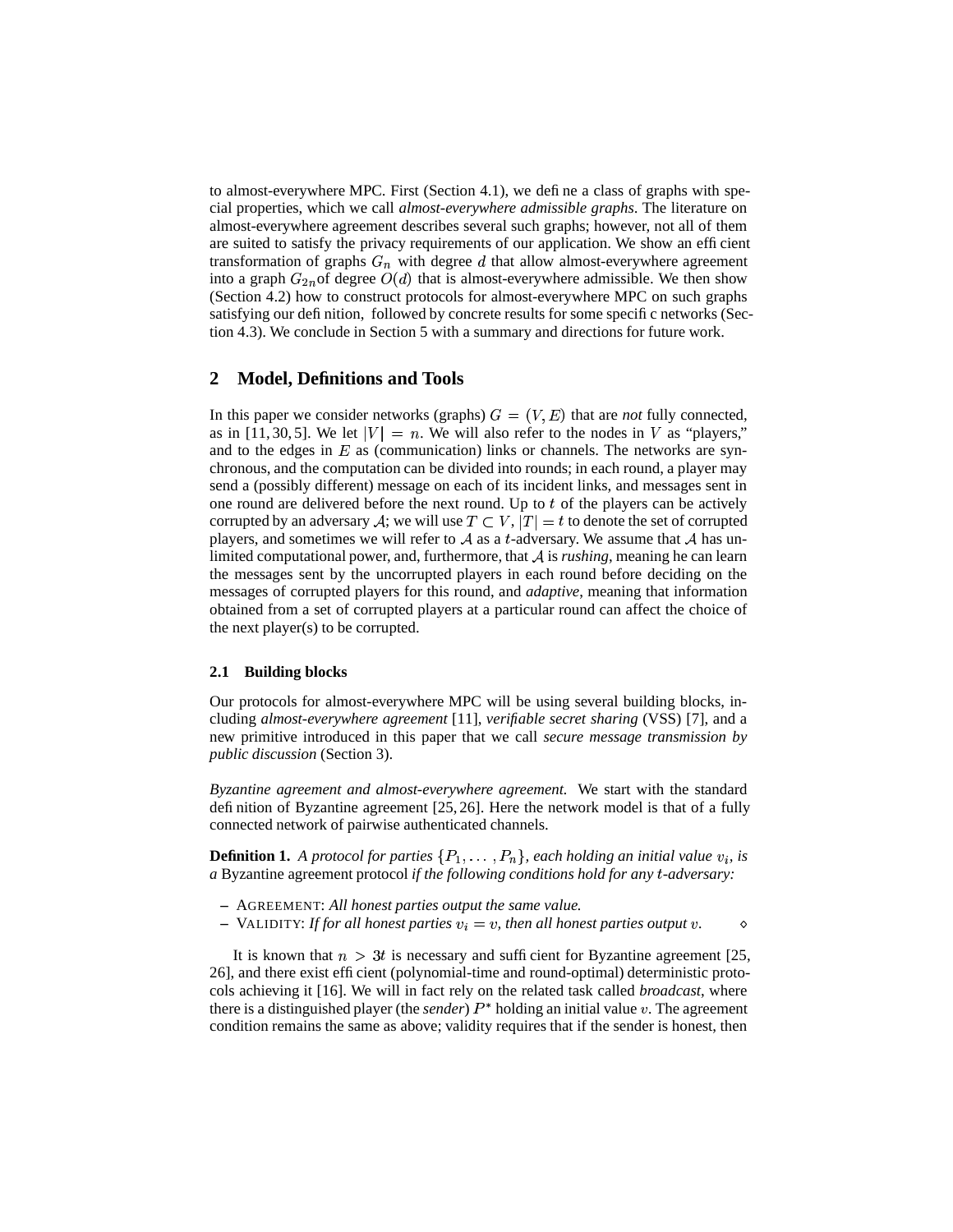all honest players output  $v$ . Broadcast easily reduces to Byzantine agreement, preserving the above bound on the number of players (in the information-theoretic setting).

In [11], Dwork, Peleg, Pippenger and Upfal relax the full (more specifically,  $\Omega(t)$ ) connectivity requirement of the original Byzantine agreement formulation, proposing *almost-everywhere agreement* — "almost everywhere" because with partial connectivity agreement involving all the honest players is not possible and one must settle for agreement with *exceptions*, where some of the honest players are left out. Thus, in this context, the number of exceptions constitutes another relevant parameter for agreement and broadcast protocols. Dwork *et al.* consider several classes of networks depending on their degree; the general approach, however, is to show how to simulate the sending of a message from one player to another in the fully connected setting by a transmission scheme working over multiple paths on the partially connected network in such a way that if none of the players belongs to a set, call it  $T^+$ , which includes the set of corrupted players  $(T)$  plus the left-out honest players, then the simulation is faithful. In turn, this makes it possible to simulate any Byzantine agreement protocol for fully connected networks which does not rely on the privacy of the links by treating players from  $T^+$  as corrupted. We further review and apply some of the results in [11], as well as those in follow-up work [30], in Section 4.3.

As before in the full connectivity case, an *almost-everywhere broadcast* protocol can be derived by having the sender first (attempt to) send his value to all other players using the transmission simulation scheme, and then having all players run the almosteverywhere agreement protocol; for an honest sender in  $T^+$  the validity condition is not guaranteed, but agreement guarantees that all the players in  $V - T^+$  will output the same value.

*Verifiable secret sharing.* Here the network model is that of a fully connected network of pairwise secure channels. One of the playersis given a special role of being the *dealer*  $D$ . A VSS protocol consists of two phases: in the first phase, the dealer  $D$  distributes a secret  $s$ , while in the second, taking place possibly at a later time, the players cooperate in order to retrieve it. A more detailed specification is as follows:

- **Sharing phase:** The dealer initially holds secret  $s \in K$  where K is a finite field of sufficient size; at the end of the phase each player  $P_i$  holds some private information  $v_i$ .
- **Reconstruction phase:** Each player  $P_i$  reveals his private information  $v_i$ . Then, on the revealed information  $v_i'$  (a corrupted player may reveal  $v_i' \neq v_i$ ), a reconstruction function is applied in order to compute the secret, i.e.,  $s = Rec(v'_1, \ldots, v'_n)$ .

The guarantees that are required from a VSS protocol are as follows.

**Definition 2.** An *n*-player protocol is called a (perfect)  $(n, t)$ -VSS protocol if, for any *-adversary, the following condition holds:*

- **–** PRIVACY: *If is honest, then the adversary's view during the sharing phase reveals no information about . More formally, the adversary's view is identically distributed under all different values of .*
- **–** CORRECTNESS: *If is honest, then the reconstructed value is equal to the secret .*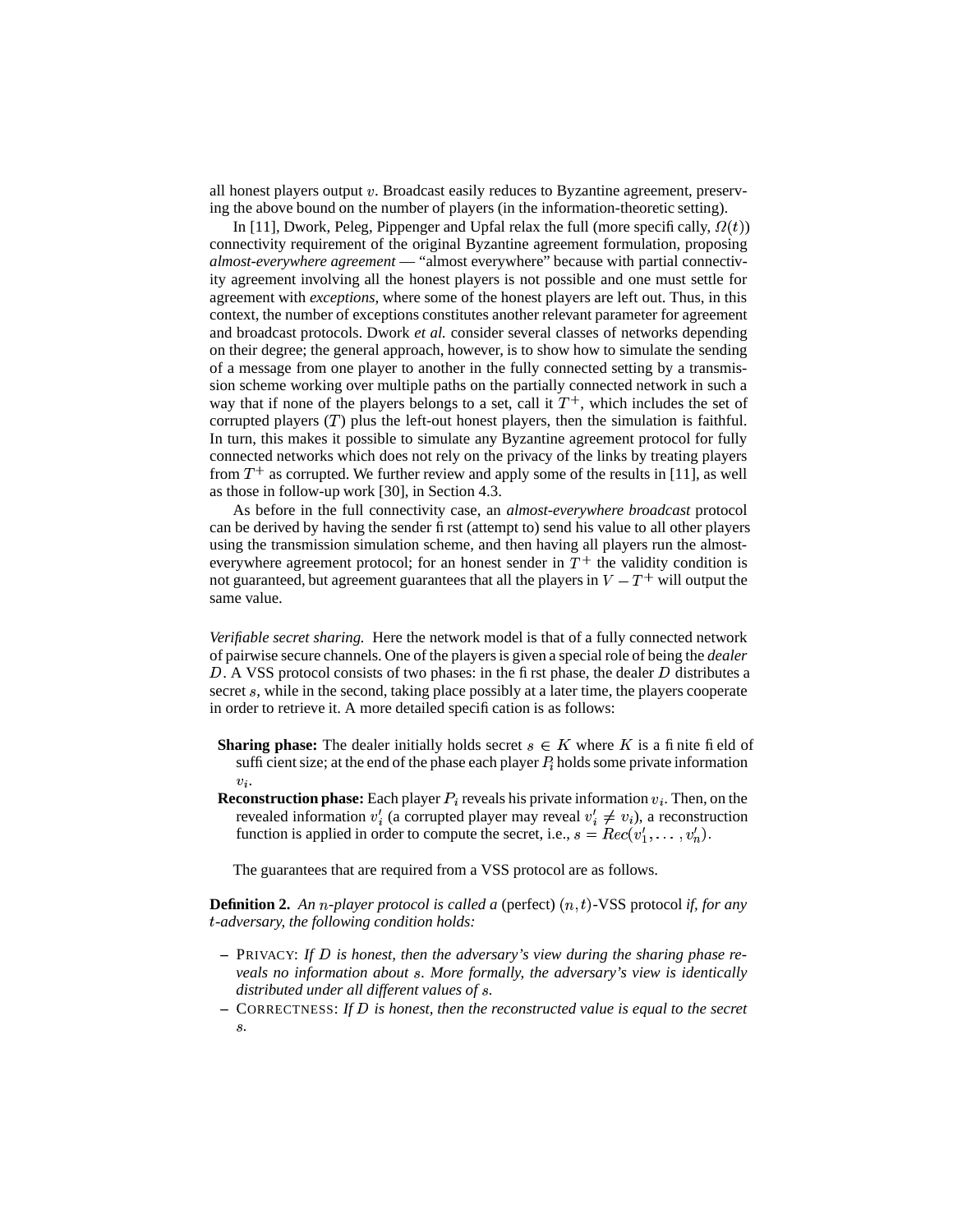**–** COMMITMENT*: After the sharing phase, a unique value* !\* *is determined which will be reconstructed in the reconstruction phase; i.e.,*  $s^* = Rec(v'_1, \cdots, v'_n)$  *regardless of the information provided by the corrupted players.* %

It is known that  $n > 3t$  is necessary and sufficient for VSS [2], and there exist efficient protocols achieving it [20, 13]<sup>1</sup>. If an (negligible) error is allowed, and additionally a broadcast channel is given, then  $n > 2t$  suffices [27].

The last tool that we will be using, *secure message transmission by public discussion*, we treat separately in Section 3.

#### **2.2 Almost-everywhere MPC**

We now turn to the formulation of *almost-everywhere secure multi-party computation*. It follows from results in [9, 10] that in the type of networks that we are considering, it is not possible to establish secure channels between every pair of nodes, a known requirement for MPC. Indeed, depending on connectivity patterns, some nodes in  $V$ may have a majority (or even all) of the links coming from nodes controlled by  $A$ . Thus, and as in [11, 30, 5] in the context of almost-everywhere agreement, our approach to secure multi-party computation on such networks is also to "give up" on those nodes.

More formally, let V denote the power set of V,  $\mathcal{V}^{(\leq t)}$  the set of all subsets of V of size at most t, and let  $\mathcal{X}: \mathcal{V}^{(\leq t)} \to \mathcal{V}$  be a function with the following properties:

1. X is monotically increasing, i.e.,  $T_1 \subset T_2$ , implies  $\mathcal{X}(T_1) \subset \mathcal{X}(T_2)$ ; and 2.  $T \subset \mathcal{X}(T)$ .

We say a protocol  $\Pi$  achieves  $X$  *secure multi-party computation* ( $X$ -MPC for short), where  $X \stackrel{\text{def}}{=} \max_{T \subset V, |T| = t} \{ |\mathcal{X}(T)| \}$ , if for every subset  $T$  of nodes controlled by the *t*-adversary by the end of the protocol, there exists a set  $W \subset V$  of uncorrupted players,  $|W| \ge n - X$ , such that all the players in W are able to perform secure multi-party computation. In the case of a fully connected network,  $\mathcal{X}(T) = T$ . Sometimes we will refer to the players in W as *privileged*, and to the players in  $\mathcal{X}(T) - T$  as *doomed*.

Recall that the two main requirements in MPC are correctness of the output of the function being computed and privacy of the honest players' inputs. Prior work mentioned above for the limited connectivity setting was only concerned with the correctness of a function; given the additional privacy requirement of MPC, specifying what "to able to perform secure multi-party computation" means becomes more challenging. This gets further complicated by the fact that we are considering adaptive adversaries, which implies that the sets defined above might change (in particular, the set of givenup players will grow) during the execution of the protocol, and we would like, for any protocol, to state security guarantees for the honest players as these sets change.

*The "commit-and-compute" paradigm.* Typically, MPC protocols to compute a function on the inputs of the players  $f(x_1, x_2, \dots, x_n)$  (assuming for simplicity that all the players get the same result) tolerating active adversaries would start with the players executing a commitment phase, where the players' inputs are shared among the rest of the

<sup>&</sup>lt;sup>1</sup> In fact, these protocols additionally assume the availability of a broadcast channel, which can be implemented on the fully connected point-to-point network, since  $n > 3t$ .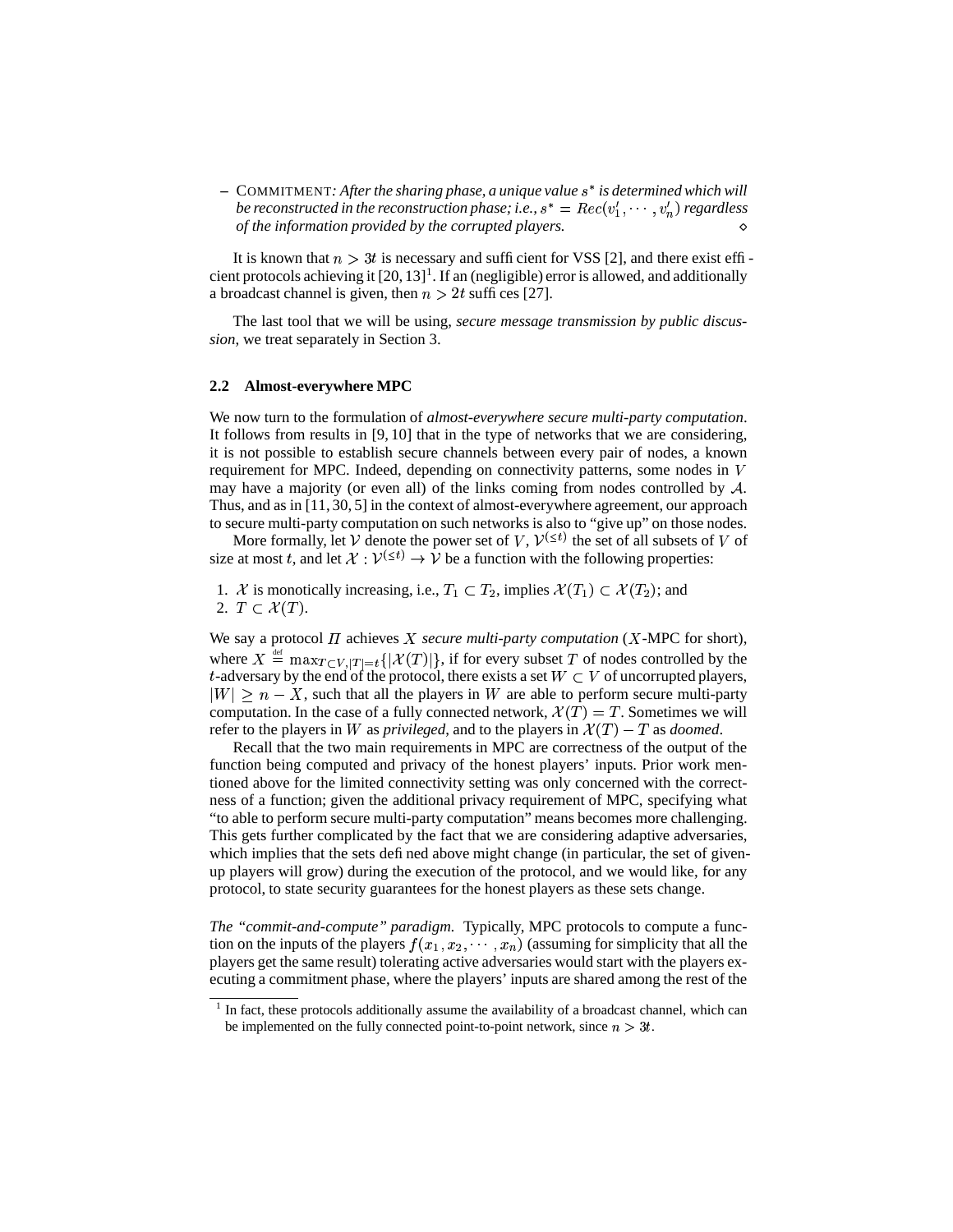players, followed by a computation phase, followed by an output phase. For  $X$ -MPC, we make the commitment phase explicit and part of the definition, as this will allow us to precisely state the conditions on nodes in an unfavorable connectivity situation.

**Definition 3.** Let  $G_n = (V, E), |V| = n$  be a network, and T,  $\mathcal{X}(T)$ , X and W as *defined above. An -player two-phase protocol is an* secure multi-party computation protocol *if for any probabilistic polynomial-time computable function* ,*, the following two conditions are satisfied at the end of the respective phases:*

**Commitment phase:** *During this phase, all players in commit to theirinputs.*

- $-$  BINDING: For all  $P_i \in V$ , there is a uniquely defined value  $x_i^*$ ; if  $P_i \in W$ , *then*  $x_i^* = x_i$ .
- $-$  PRIVACY: *For all players*  $P_i \in W$ ,  $x_i^*$  *is information-theoretically hidden.*

#### **Computation phase:**

- $-$  CORRECTNESS: *For all players*  $P_i \in W$ ,  $f(x_1^*, x_2^*, \cdots, x_n^*)$  *is the value output*  $by$   $P_i$ .
- *–* PRIVACY: Consider two runs of the protocol such that  $\mathcal{X}(T_1) = \mathcal{X}(T_2)$  (and *thus*  $W_1 = W_2 = W$  *and let*  $\overrightarrow{x_s}$  *denote the vector of committed inputs corre*sponding to players in a given set S. If for all  $\overrightarrow{x_{W}}$ ,  $\overrightarrow{z_{X(T_{v})}}$ ,  $\overrightarrow{y_{W}}$ ,  $\overrightarrow{z_{X(T_{v})}}$  it holds *that*  $f(\overrightarrow{x_{N}}', \overrightarrow{z_{N(T_{N})}}) = f(\overrightarrow{y_{N}}', \overrightarrow{z_{N(T_{N})}})$ , then the adversary's views in the two *runs are statistically indistinguishable.* %

We now make some remarks regarding our  $X$ -MPC definition.

*Remark 1.* In the adaptive-adversary setting, the sets T,  $\mathcal{X}(T)$  and W might change dynamically during the execution of a protocol. Thus, we stress that in the definition above these sets are always defined with respect to the completion of a phase.

*Remark 2.* It is well known that an information-theoretic definition of privacy in terms of indistinguishability is weaker than a simulation-based counterpart. For example, consider a secure — according to our definition — multi-party protocol to compute  $f(x)$  for a one-way permutation  $f$ , where  $x$  should remain hidden from all players. Information theoretically, the computation of  $f(x)$  and the computation that would reveal x reveals the same amount of information to an infinitely powerful adversary; however, in the latter case, clearly  $x$  does not remain hidden. This example, due to Canetti, illustrates that one should not "mix" information-theoretic notions and computational notions, and that only suitable properties, such as those guaranteed by information-theoretically secure MPC protocols ([2, 6] and follow-ups), will remain secure according to our definition. See Section 5 for further remarks on simulation-based definitions for the  $X$ -MPC setting.

Before turning to protocols for  $X$ -MPC, in the next section we introduce the last tool that our protocols will be using, which will allow for the establishment of secure channels in the limited connectivity setting.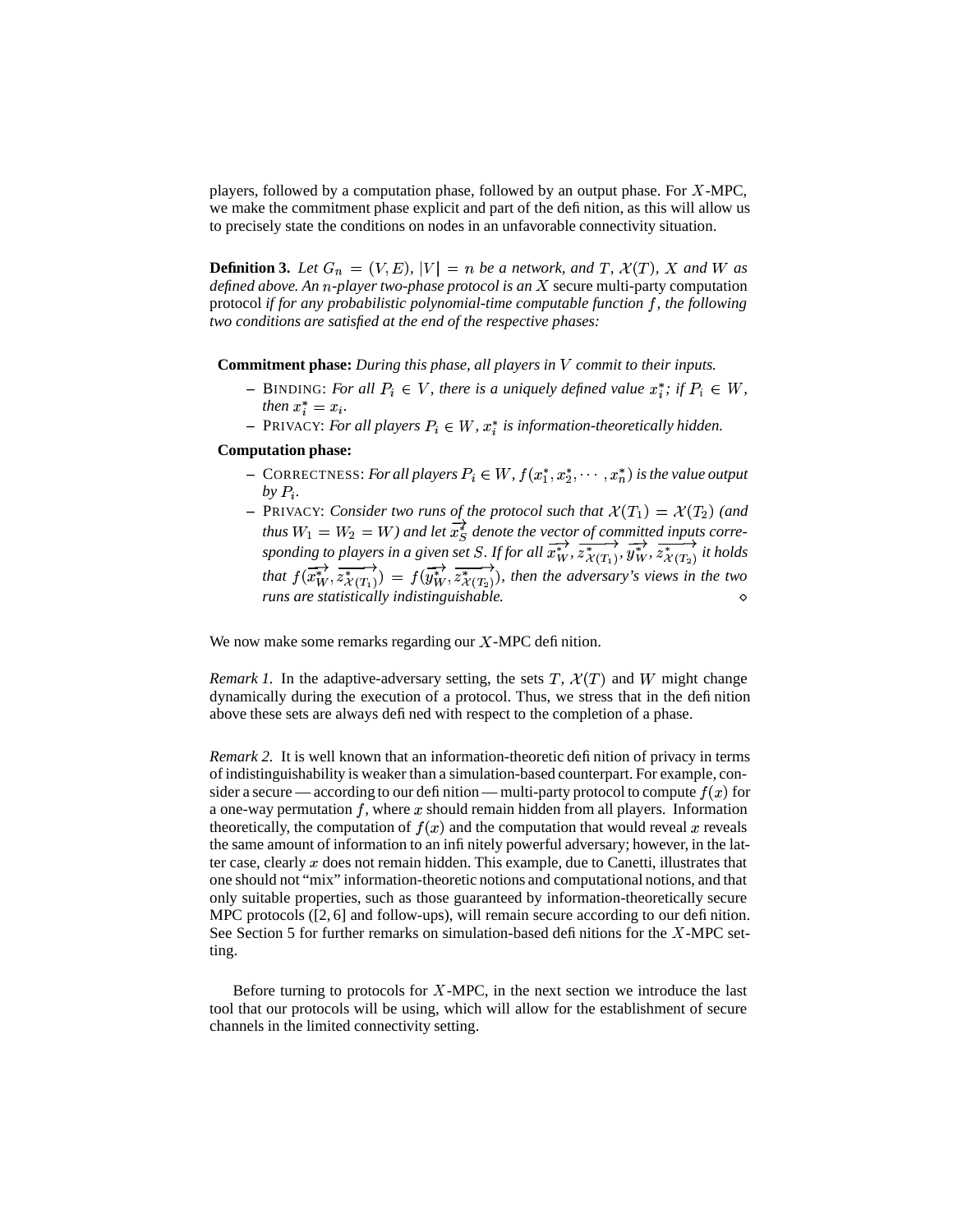## **3 Secure Message Transmission by Public Discussion**

Let us first specify the (new) communication model that we are considering in this section; we will then relate this model to the  $X-MPC$  context. Here we consider just two players, S and R, connected by a set of channels  $\mathcal{C} = \{C_1, ..., C_N\}$ , the contents of all but one of which can be eavesdropped and modified (in an arbitrary manner) by an adaptive, computationally unbounded adversary A. Additionally,  $S$  and  $R$  have at their disposal an authentic and reliable public channel *Pub*.

The goal is to realize, using this communication model, a means for  $S$  to securely send messages to  $\mathcal{R}$ , a functionality known as *secure message transmission* (SMT) [10]. We will later be using this version of SMT in Section 4, to realize secure channels between nodes that are not directly connected, but with a connectivity pattern that can be abstracted out as the one considered in this section. First, we recall the properties of SMT.

**Definition 4.** *A protocol between*  $S$  *and*  $R$  *achieves* secure message transmission *if it transmits a message from to such that the following two conditions are satisfied:*

- **–** CORRECTNESS: *learns the message except with probability .*
- **–** PRIVACY: *does not get anyinformation about the message being transmitted.* %

We now describe such protocol. Let  $M$  denote the space of (without loss of generality) q-bit messages. Let  $\ell$  be such that:

- 1.  $\ell \geq q$ , and
- 2.  $\ell > c \log \frac{N}{\epsilon}$ , for suitable c (specified later).

We also assume the availability of an error-correcting code tolerating a constant fraction of errors and constant blow-up; for concreteness, say up to  $\frac{1}{4}$  of errors can be corrected, and that a q-bit message maps to a 12q-bit codeword. Let *Enc* and *Dec* be the code's associated functions. The protocol, called PUB-SMT, is shown in Figure 1.

**Theorem 1.** *Protocol* PUB-SMT*, running on the network described above, is a fourround* SMT protocol according to Definition 4, transmitting  $O(\max(q, \log \frac{N}{\epsilon}))$  bits on *each of the* N *channels* and  $N \cdot O(\max(q, \log \frac{N}{\epsilon}))$  bits over the public channel.

#### *Proof.*

CORRECTNESS: Correctness would not hold if adversary  $A$  is able to corrupt Round 1 messages over any of the  $N$  channels and remain undetected. For each channel  $C_i$ , this would happen if A is able to corrupt more than  $3\ell$  bits. The probability of detecting one of these changes when one bit is revealed in Round 2 is at least  $\frac{1}{5}$ ; thus, the probability that A remains undetected when  $3\ell$  bits are revealed is less than  $(\frac{4}{5})^{3\ell}$ . That's for each individual channel. The probability that A succeeds on

any channel is  $N(\frac{4}{5})^{3\ell}$ . Setting  $N(\frac{4}{5})^{3\ell} < \varepsilon$  yields  $\ell > \frac{\log \frac{N}{\varepsilon}}{\log \frac{5}{\varepsilon}} = O(\log \frac{N}{\varepsilon})$ . PRIVACY: Since according to the formulation of the problem, at least one channel (say,

channel  $C_j$ ) remains hidden from the adversary, this channel will always remain in the set of non-faulty channels  $C$ , and thus any message will be masked by this channel's bits. Hence, for all messages  $M_1, M_2 \in \mathcal{M}$  and for all adversaries A, the distribution of  $A$ 's view when  $M_1$  is transmitted is identical to the distribution when  $M_2$  is transmitted.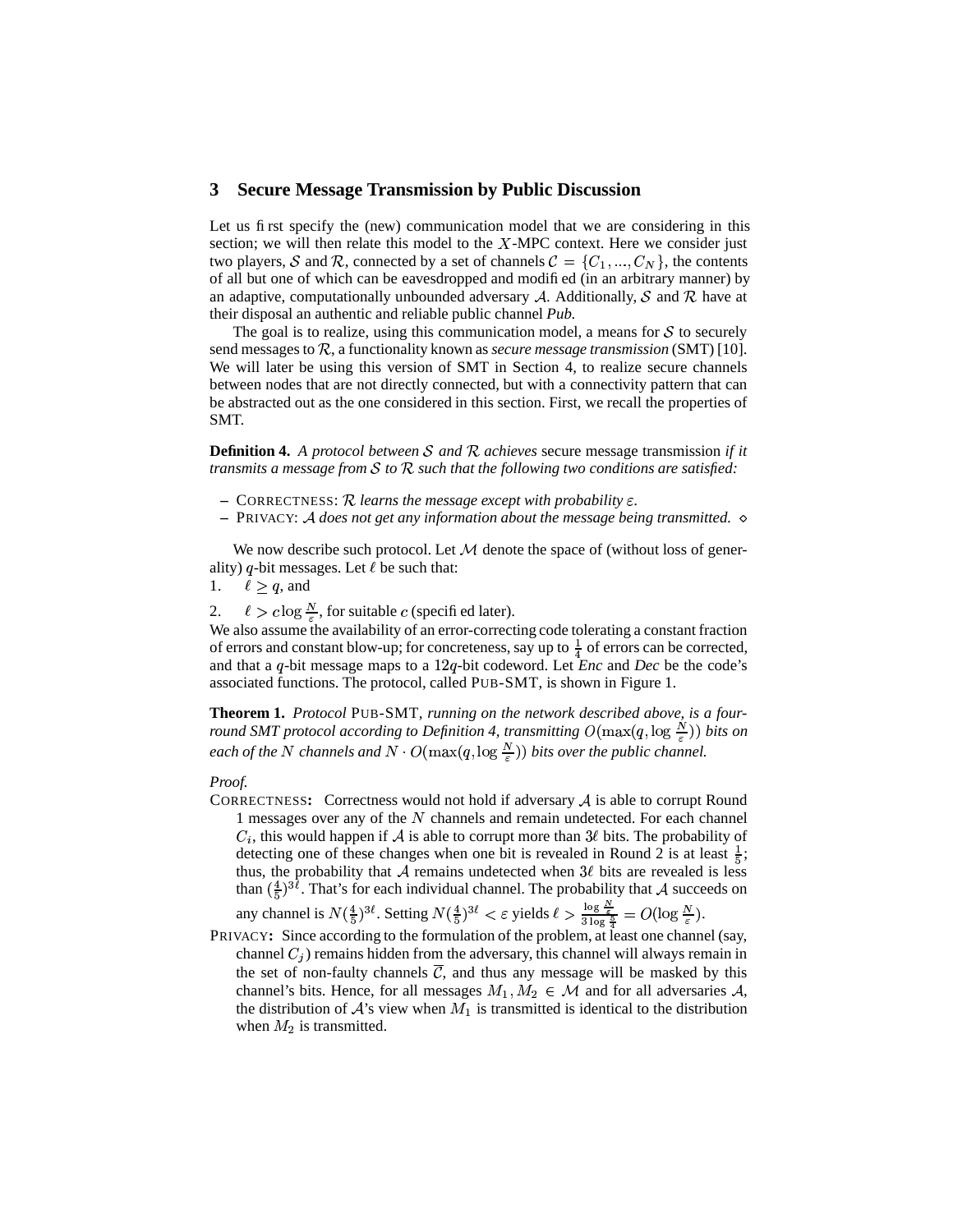#### ${\bf Protocol}$   ${\rm PUB\text{-}SMT}(\mathcal{S},{\cal R},M,{\cal C})$

- 1.  $S \to \mathcal{R}$  : Over each channel  $C_i \in \mathcal{C}, S$  sends to  $\mathcal{R}$  uniformly chosen random bit string  $R_i$ ,  $|R_i| = 15\ell$ . Let  $R'_i$ ,  $1 \leq i \leq N$ , be the string received by  $\mathcal R$  on channel  $C_i$ . R rejects all channels where  $|R'_i| \neq 15\ell$ .
- 2.  $S \to \mathcal{R}$  : Let  $R_i^*$  denote  $R_i$  with 12l randomly chosen positions (for each channel) replaced with "\*." For each  $C_i \in \mathcal{C}, \mathcal{S}$  sends  $R_i^*$  to  $\mathcal{R}$  over *Pub*.
- 3.  $\mathcal{R} \to \mathcal{S}$ : For all channels  $C_i \in \mathcal{C}$ , if  $R_i^*$  and  $R_i$  differ in any of the "opened" bits,  $R$  declares channel  $C_i$  as "faulty." I.e.,  $R$  sends to  $S$  over *Pub* an *N*-bit string which identifies the faulty channels (say, as 0). Let  $\overline{C} = \{\overline{C_1}, \overline{C_2}, ..., \overline{C_L}\}, L \le N$ , denote the set of remaining, non-faulty channels, and  $R_i$ ,  $|R_i| = 12\ell, 1 \leq i \leq L$ , denote the corresponding string of unopened bits; let  $R_i'$  be the corresponding string in  $\mathcal{R}$ 's possession.
- 4.  $S \to \mathcal{R}$ : Let  $|M| = q$  (if  $|M| < q$ , pad M accordingly). For  $1 \leq i \leq L$ ,  $S$ chooses  $M_i$  such that  $M = M_1 \oplus M_2 \oplus \cdots \oplus M_L$ , and sends  $S_i = Enc(M_i) \oplus \overline{R_i}$ ,  $1 \leq i \leq L$ , over *Pub*.

For  $1 \leq i \leq L$ ,  $\mathcal R$  fi rst computes  $M_i^t = Dec(S_i \oplus R_i^t)$ , and then  $M^t = M_1^t \oplus \emptyset$  $M'_2 \oplus \cdots \oplus M'_L$  to retrieve the message.

**Fig. 1.** Protocol for secure message transmission by public discussion.

The communication complexity is easily established by inspection.

The availability of the public channel makes it possible to tolerate a powerful adversary, who is allowed to eavesdrop and/or change the contents of all but one of the  $N$  channels. As mentioned at the beginning of the section, our application of SMT by public discussion to almost-everywhere MPC will be to provide secure channels between nodes that are not directly connected in the underlying network, and this section's channels will be instantiated by disjoint paths. Thus, in order to guarantee privacy not only with respect to the adversary, but also with respect to the other honest players, we will be requiring that at least *two*, instead of just one, of the channels (paths) remain untouched (i.e., the corresponding nodes remain uncorrupted) by the adversary. We show how to achieve this in the next section.

## **4 Almost-everywhere Secure Multi-party Computation**

In this section we first consider graphs with some special properties, which we call *almost-everywhere admissible graphs*, and which will constitute our candidate networks for almost-everywhere MPC. The literature on almost-everywhere agreement [11, 30, 5] describes several classes of such graphs; however, not all of them are suited to satisfy the privacy requirement of almost-everywhere MPC mentioned above. First, given graphs with degree  $d = d(n)$  that allow almost-everywhere agreement — more specifically, almost-everywhere broadcast, we show an explicit transformation to a new graph with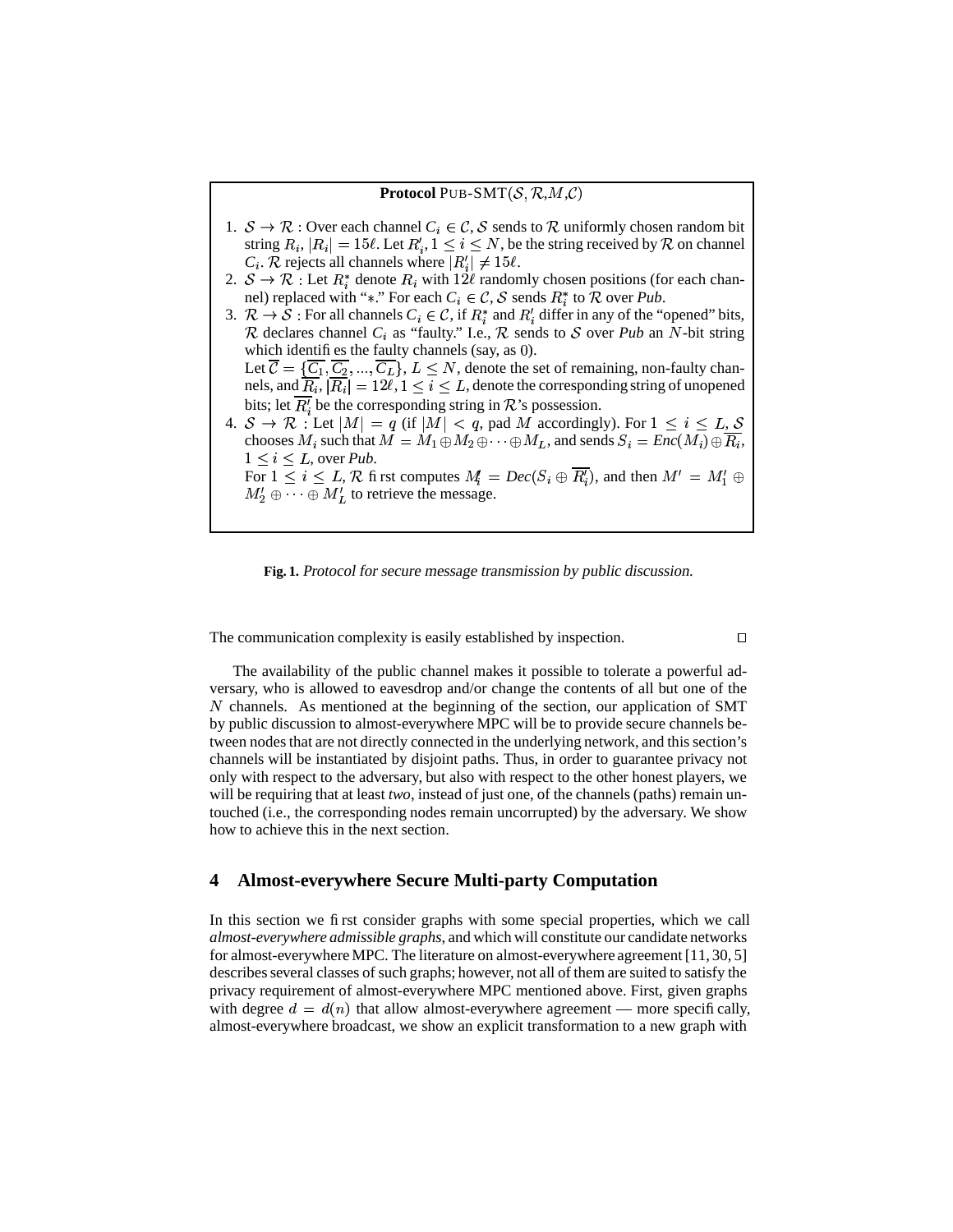degree  $O(d)$  satisfying the requirement. We then show a protocol for almost-everywhere MPC on this type of graphs, followed by instantiations of our results on concrete networks.

#### **4.1 Almost-everywhere admissible graphs**

First, a more general definition, to succintly express graphs whose sets of privileged nodes have a minimum of uncorrupted paths connectivity as well as a broadcast channel.

**Definition 5.** Let  $G_n = (V, E), |V| = n$  be a graph,  $T \subset V, |T| \leq t, \mathcal{X} : \mathcal{V}^{(t)} \to \mathcal{V}$ *a* monotically increasing function and  $W = V - \mathcal{X}(T)$ . We say that  $G_n$  is almosteverywhere  $(i, t)$ -admissible  $((i, t)$ -admissible *for short*) *if the following two conditions are satisfied:*

- *1. Nodes in* ( *can successfully run almost-everywhere broadcast protocols with polynomial message complexity*<sup>2</sup> *; and*
- *2. there exists a computable map* SELECT-PATH *outputting a set* PATHS --# *such that*

(a) for all  $u, v \in V$ ,  $|$ **PATHS** $(u, v)$  $| \in O$ (poly $(n)$ );

*(b) for all*  $u, v \in W$ , PATHS $(u, v)$  *contains at least i disjoint paths fully contained in*  $W$ .

Further, if both procedures in conditions 1 and 2 — the almost-everywhere broadcast protocol and map SELECT-PATH, respectively — are efficiently computable, we call  $G_n$  an *efficient*  $(i, t)$ -admissible graph.

 $(2, t)$ -admissible graphs are required by our application as, as mentioned before, two disjoint paths are needed in order to guarantee privacy with respect to intermediate nodes in the paths between nodes, even if those nodes are not corrupted. On the other hand,  $(1, t)$ -admissible graphs are of particular interest, as there exist constructions for graphs of bounded degree that yield large sets  $W$ , while tolerating sets  $T$  with the largest sizes, i.e.,  $|T| = O(n)$  ([30]; see Corollary 4 in Section 4.3). Given that, we now show a transformation to turn  $(1, t)$ -admissible graphs into  $(2, t)$ -admissible, while (asymptotically) maintaining the original graphs' desired properties. Recall that we let  $X = \max_{T \subset V, |T| = t} \{ |\mathcal{X}(T)| \}.$ 

**Lemma 1.** Let  $G_n = (V, E)$  and  $G'_{2n} = (V', E')$  both be  $(1, t)$ -admissible graphs *according* to Definition 5. Then, one can construct a  $(2,t)$ -admissible graph  $G_{2n}^{\prime\prime}$  =  $(V'', E'')$  with subset  $W''$  such that  $|W''| \geq 2n - O(X'')$ , where  $X'' = X + X'$ .

*Proof.* Graph  $G_{2n}^{\prime\prime}$  is constructed as follows. First, take two copies of  $G_n$ , call them  $G_1$  and  $G_2$ . Define  $V'' = V_1 \bigcup V_2$  and add additional edges between the isomorphic vertices of  $G_1$  and  $G_2$ . Note that the resulting graph so far has 2n vertices, and  $2|E| +$  $|V|$  edges.

Next, order the  $V''$  vertex set in an arbitrary order and add to it all the *edges* from graph  $G'_{2n}$ ; the resulting edge set is  $E''$ , with  $|E''|=2|E|+|V|+|E'|$ . For convenience, call  $G_3$  the instance of  $G'_{2n}$  applied to  $G''_{2n}$ .

<sup>&</sup>lt;sup>2</sup> By "successfully" we mean that for privileged senders (i.e., senders in W) the validity condition is satisfied (see Section 2).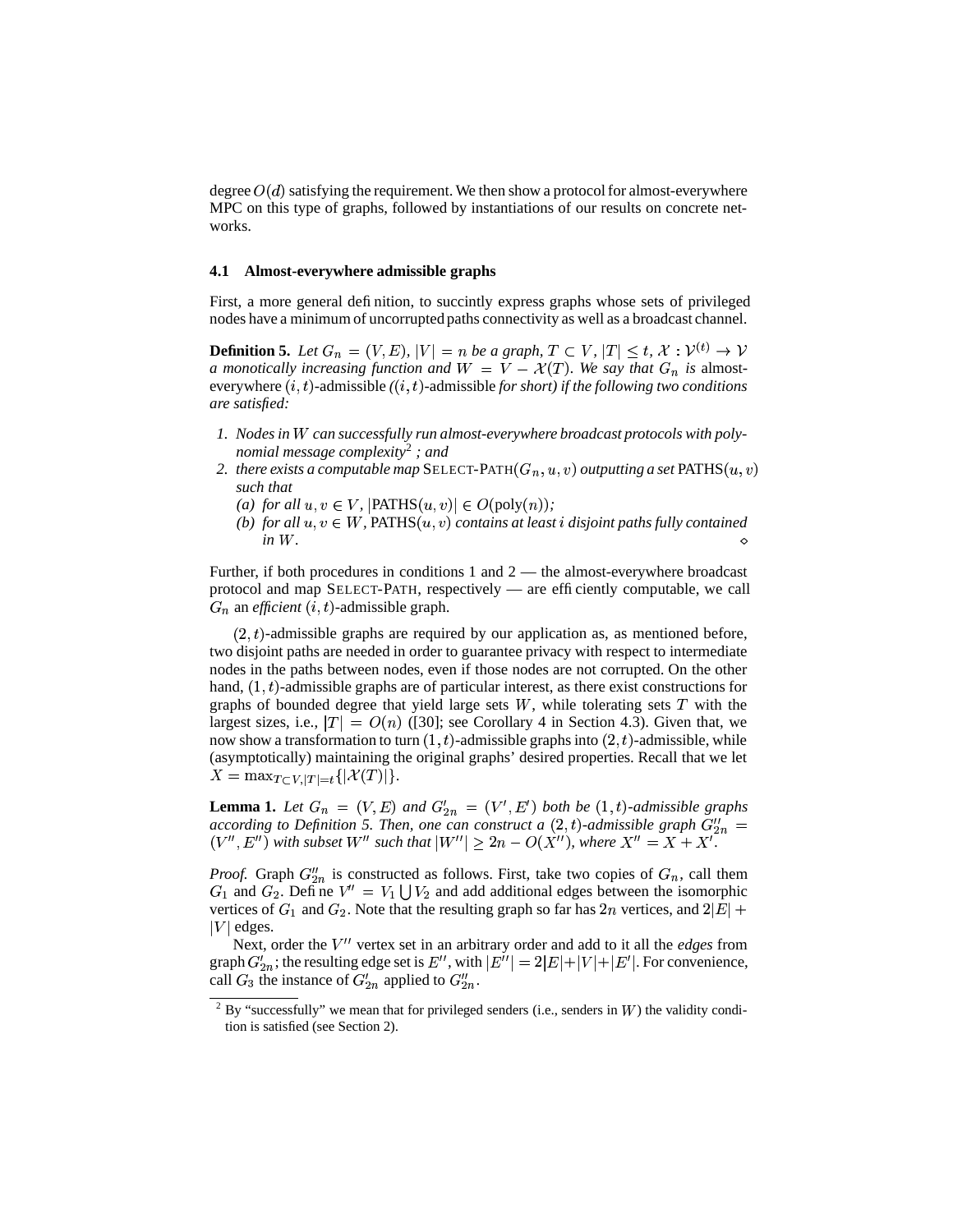We note that we allow *any* (but up to) t nodes to be corrupted in  $G_{2n}^{\prime\prime}$ . We account for every node corrupted in  $G_{2n}''$  as two corruptions: one in either (vertex set of)  $G_1$  or  $G_2$ , and simultaneously as a corruption in  $G_3$ , since  $G_3$  "reuses" the vertex sets of  $G_1$ and  $G_2$ .

Now, for a subset of nodes  $S_1 \subset V_1$ , let  $I(S_1)$  be the set of nodes in  $V_2$  isomorphic to the nodes in  $S_1$ ; define set  $I(S_2)$  similarly. Let  $T'' = T_1 \bigcup T_2 \bigcup T_3$ , and let  $W_1$ (respectively,  $W_2$  and  $W_3$ ) be the subset of nodes in  $G_1$  (respectively,  $G_2$ ,  $G_3$ ) satisfying the premises of the lemma —  $G_n$  and  $G'_{2n}$  being  $(1, t)$ -admissible graphs.

Finally, let  $W'' = (W_1 - I(T_2) \bigcup W_2 - I(T_1)) \bigcap W_3$ . We now show that nodes in  $W''$  can successfully run an almost-everywhere broadcast protocol, and that for all  $u, v \in W''$ , two disjoint paths fully contained in  $W''$  exist connecting them. We have the following cases:

- 1.  $u, v \in V_1 \cap W''$ : Almost-everywhere broadcast is obtained from  $G_3$ , specifically by running the protocol solely on  $G_3$ 's edges.<sup>3</sup> One path of uncorrupted nodes between nodes  $u$  and  $v$  is given to us by the premises of the lemma with respect to  $G_1$ . The second path is as follows: 1)  $u \to u'$ , where  $u' = I(u)$ , 2)  $u' \to v'$ , where  $v' \in I(v)$ , and 3)  $v' \rightarrow v$ .
- 2.  $u, v \in V_2 \cap W''$  : Similar to case 1.
- 3.  $u \in (V_1 \cap W'')$  and  $v \in (V_2 \cap W'')$ : Again, almost-everywhere broadcast is given to us by  $G_3$ . Let  $u' = I(u)$  and  $v' = I(v)$ . The two paths containing nodes in  $W''$ are as follows:

(a)  $u \to u'$ ;  $u' \rightsquigarrow v$ : a path in  $W''$  assumed by the lemma for  $G_2$ ;

- (b)  $u \rightsquigarrow v'$ , a path in  $W''$  assumed by the lemma for  $G_1$ ;  $v' \rightarrow v$ .
- 4.  $u \in (V_2 \cap W'')$  and  $v \in (V_1 \cap W'')$ : Similar to case 3.

Let us now estimate the size of the subset  $W''$ :

$$
|W''| \ge |V''| - |\mathcal{X}(T_1)| - |I(T_2)| - |\mathcal{X}(T_2)| - |I(T_1)| - |\mathcal{X}'(T_3)|
$$
  
\n
$$
\ge |V''| - 4X - X' \quad \text{(since } |I(T_i) \le |\mathcal{X}(T_i)| \le X, i = 1, 2)
$$
  
\n
$$
= 2n - O(X''),
$$

where  $X'' = X + X'$ . . The contract of the contract of the contract of the contract of the contract of the contract of the contract of

In the next section we show how to construct X-MPC protocols on  $(2, t)$ -admissible graphs.

#### **4.2 Almost-everywhere MPC protocols**

We will be using several building blocks, including protocol PUB-SMT from Section 3, as well as protocols for unconditional VSS (see Section 2.1) and MPC [2], the last two defined on a fully connected network.

However, first we would like to modify the specification of information-theoretically secure MPC (on a fully connected network and tolerating active adversaries) somewhat, so that it suits our purposes. Typically, the definition postulates an ideal model (equipped with a trusted third party) and compares it to the real model, demanding that

<sup>&</sup>lt;sup>3</sup> This is important, as this property is not preserved under edge addition.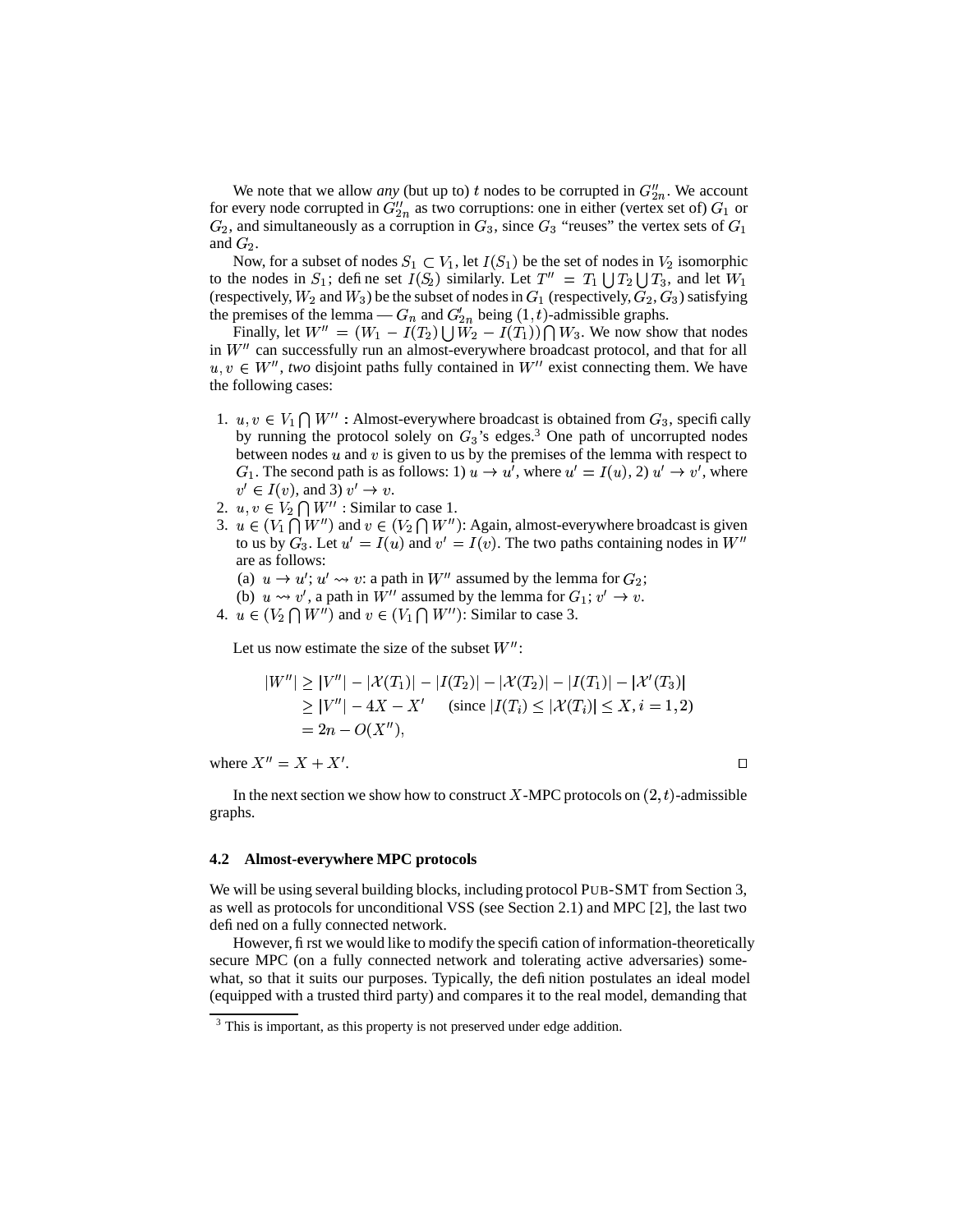in real life the adversary does not gain any advantage compared to what happens in the ideal model [22]. In order to achieve this goal, all known implementations of MPC follow a "commit-and-compute" paradigm. It is convenient for us to recast those results in that paradigm.

Recall that there are *n* players  $P_1, ..., P_n$ , each  $P_i$  holding a private value  $x_i$ , and wishing to jointly compute some function  $f(x_1, \dots, x_n)$ . We call the modified protocol C&C-MPC, consisting of two phases:

- **Commit phase:** Players commit to their inputs by acting as dealersin the sharing phase of a  $(n, \frac{n}{3})$ -VSS protocol — i.e., an unconditional, optimally resilient VSS protocol (e.g.,  $[20, 13]$ ). (*n* executions of the protocol are run in parallel.) At the end of this phase, each player  $P_i$  holds a vector of n secret values (shares)  $x_i^* = (v_i^1, ... v_i^n)$ ,  $i, ..., v_i^n$ , one for each VSS invocation.
- **Computation phase:** Players execute the original MPC protocol to compute an "augmented" function  $f^*$  defined as the composition of f and  $n$  invocations of Rec, the reconstruction function of the VSS protocol:

$$
f^*(x_1^*, x_2^*, ..., x_n^*) = f(Rec(v_1^1, v_2^1, ..., v_n^1), Rec(v_1^2, v_2^2, ..., v_n^2), ...,
$$
  
Rec(v\_1^n, v\_2^n, ..., v\_n^n)),

where  $Rec$  is the reconstruction function of the  $(n, \frac{n}{3})$ -VSS protocol.

We stress that the  $Rec$  protocol is not executed "in the open" as one typically would in an execution of a VSS protocol, but as part of the MPC protocol. Thus, the results of each  $Rec$  invocation remain hidden within the MPC computation. Assuming the security of the VSS protocol, it is easy to see that C&C-MPC satisfies the same requirements as the original MPC protocol (correctness, privacy, and independence of inputs).

Having specified this version of MPC, our general approach to almost-everywhere MPC will be to have the players simulate  $C&C\text{-}MPC$  on the partially connected, admissible network, chosen with a suitable set of parameters, with the following replacement of actions:

- 1. The sending (and receiving) of messages on the secure channels substituted by invocations to protocol PUB-SMT, and
- 2. invocations to the public channel (in PUB-SMT) and broadcast (VSS protocol) substituted by invocations to the almost-everywhere broadcast protocol.

We give a more detailed description of the protocol and argue its security below.

**Theorem 2.** Let  $G_n = (V, E)$  be a  $(2, t)$ -admissible graph, with  $T$ ,  $\mathcal X$  and  $W$  as in Definition 5. Let  $X = \max_{T \subset V, |T| = t} \{|\mathcal{X}(T)|\}$  and such that  $X < \frac{n}{3}$ . Then there exists *a protocol that achieves secure multi-party computation against an adaptive,rushing -adversary.*

*Proof sketch.* First, we specify the communication structure of the protocol simulation. Each round of protocol  $C&C-MPC$  for complete networks is thought of as a "superround." Each super-round has the same structure, with players taking turns<sup>4</sup> (in, say,

<sup>&</sup>lt;sup>4</sup> This for simplicity, and to avoid a more detailed analysis of possible interference. Techniques from [5] could in principle be applied in order to reduce the total number of rounds.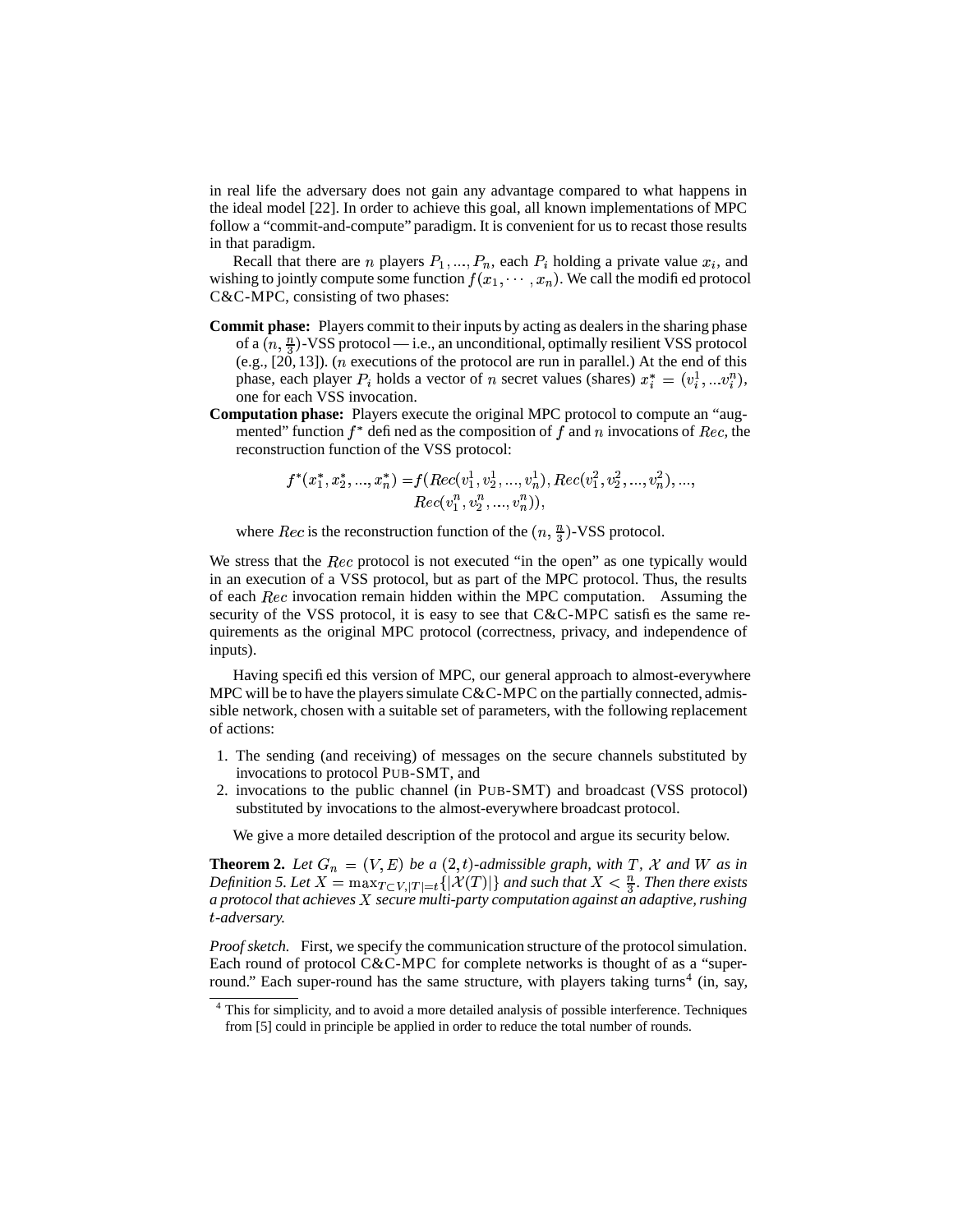lexicographic order) to perform the simulation of sends and receives required in the original round. More specifically, at the onset, each player  $P_i$  locally invokes procedure SELECT-PATH $(G_n, P_i, P_j)$ , the computable map given by  $G_n$ , to obtain set PATHS $(P_i, \ldots, P_j)$  $P_i$ ), for every  $P_i$ . Whenever  $P_i$  is required to send message m to  $P_j$ ,  $P_i$  and  $P_j$  run PUB-SMT $(P_i, P_j, m,$  PATHS $(P_i, P_j)$ ); invocations to the public channel by  $P_i$  (resp.,  $P_i$ ) in PUB-SMT are substituted by invocations to the almost-everywhere broadcast protocol, also given by  $G_n$ , with  $P_i$  (resp.,  $P_j$ ) acting as the sender. Similarly, invocations by  $P_i$  to broadcast in the  $(n, \frac{n}{3})$ -VSS protocol are replaced by an invocation to the almost-everywhere broadcast protocol with  $P_i$  as the sender.

Let  $f(x_1, x_2, \dots, x_n)$  be the function to be computed, where  $x_i$  is  $P_i$ 's private input. Players now simulate the execution of the C&C-MPC protocol: first the commit phase — let  $x_1^*, x_2^*, ..., x_n^*$  be the values held by the players at the end of this phase, followed by the computation of the "augmented" function  $f^*$ .

First, note that the communication structure of the protocol simulation within the super-round (serialized, one player at a time, in turn one edge at a time) does not introduce any security vulnerabilities, as the original simulated protocols are robust against rushing adversaries, who are allowed to learn the messages sent by the honest players in a round before deciding on the messages for the same round.

We now argue that the conditions of Definition 3, our definition of  $X$  secure multiparty computation, are satisfied.

*Commitment phase.* The premise of the theorem guarantees that  $|W| > \frac{2n}{3}$ . Thus, it *Commitment phase*. The premise of the theorem guarantees that  $|W| > \frac{2n}{3}$ . Thus, it follows from the (simulation of the) sharing phase of the  $(n, \frac{n}{3})$ -VSS protocol and the properties of almost-everywhere broadcast that for every player  $P_i \in V$ , there is a value  $x_i^*$  uniquely defined by its shares  $v_i^j$ ,  $1 \leq j \leq n$ ; for players in W in particular,  $x_i^* = x_i$ , since those players are able to run almost-everywhere broadcast successfully (see Definition 5). We stress that players in  $\mathcal{X}(T)$ , not only the corrupted ones but also the doomed ones, might provide modified values or not be able to provide any input at all; regardless, they will be unique and well defined per the properties above. This gives the binding property of the commitment phase. The privacy of the input values for players in  $W$  follows from the privacy condition of PUB-SMT, which again these players are able to execute successfully, and which guarantees that the views of the adversary — as well as of other honest players, since the graph is  $(2, t)$ -admissible under the transmission of any two messages are identical.

*Computation phase.* Regarding correctness, again since  $|W| > \frac{2n}{3}$  and players in W can send each other private messages and simulate broadcast faithfully, they can carry on the reconstruction and the computation on the uniquely defined shared values in the commitment phase, following the protocol for fully connected MPC. Privacy of the computation phase follows from a hybrid argument and reduction to the privacy of the message transmission scheme. In a fully connected network, the condition of indistinguishable views for the adversary for all  $\overrightarrow{x_{V-T}}$ ,  $\overrightarrow{y_{V-T}}$ ,  $\overrightarrow{z_T}$  such that the output of the function is the same, i.e.,  $f(\overrightarrow{x_{V-T}}', \overrightarrow{z_T}) = f(\overrightarrow{y_{V-T}}', \overrightarrow{z_T})$ , is known to hold for an information-theoretically secure MPC protocol as long as the sets of corrupted players are the same [2]. Thus, if the adversary would be able to distinguish the two views with non-negligible advantage in the simulated execution, then there would be a particular super-round — in turn, player turn; in turn, message transmission — where the adversary can distinguish the two runs on  $G_n$ , but does not distinguish them in the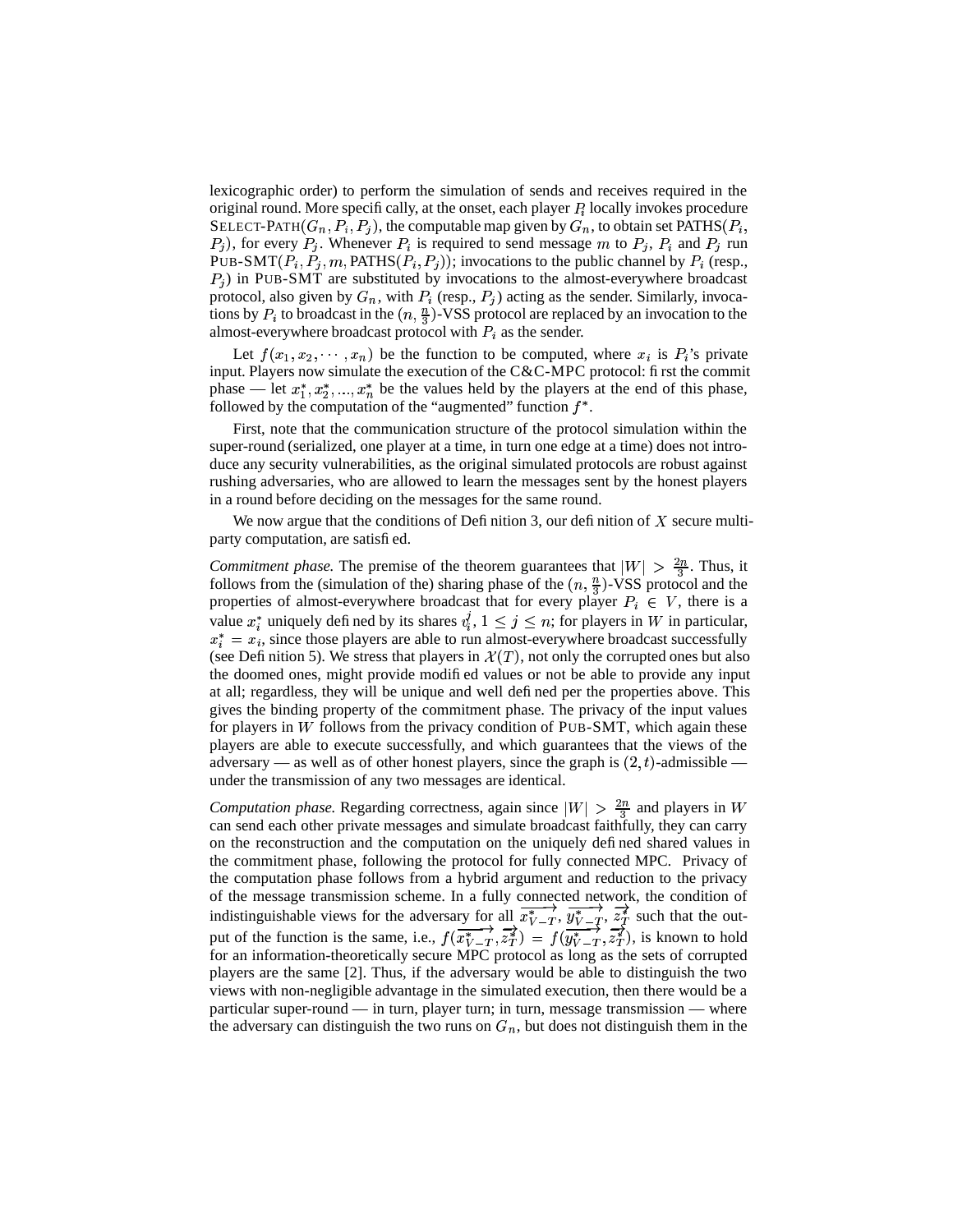fully connected network. This would contradict the security of the message transmission protocol between two privileged players.

#### **4.3 Almost-everywhere MPC on classes of networks**

In this section we enumerate several classes of networks where almost-everywhere MPC is possible, as a corollary of admissible graphs given in the almost-everywhere agreement literature. The first three corollaries follow from results in [11], and the last one from [30].

**Corollary 1.** For all  $r \geq 5$ , almost all r-regular graphs (i.e., all but a vanishingly small fraction of such graphs) admit  $O(t)$ -MPC, where  $|T| = t \leq n^{1-c}$ , for son - *, for some constant*  $c = c(r)$ , where  $c(r) \rightarrow 0$  as  $r \rightarrow n$ .

The next corollaries apply to explicit graphs for which the number of doomed players is small.

**Corollary 2.** For every  $\epsilon > 0$  there exists a network  $G_n = (V, E)$  of degree  $O(n^{\epsilon})$  and  $t = O(n)$  on which  $O(t)$ -MPC is possible.

The corollary follows from a recursive construction of networks of unbounded degree in [11] that yields  $(2, O(n))$ -admissible graphs with  $X = O(t)$ .

**Corollary 3.** There exists a constant-degree network with  $t = O(\frac{n}{\log n})$  on which  $O(t)$ -*MPC is possible.*

This network is constructed by taking a butterfly network, which constitutes a  $(2, O(\frac{n}{\log n}))$ admissible graph, with  $X = O(t \log t)$ , and superimposing a 5-regular graph; this yields a regular graph of degree 9, on which a *compression* procedure can be run to "sharpen" the X term to  $O(t)$  [11].

Finally, Upfal [30] shows how to explicitly construct constant-degree expander graphs that yield  $(1, O(n))$ -admissible graphs — i.e., tolerating large *(linear)* number of corruptions (compare to the other constant-degree networks above) — while avoiding the blow-up in the number of doomed players. Applying the construction given in Lemma 1, we obtain:

**Corollary 4.** There exist constant-degree networks with  $t = O(n)$  on which  $O(t)$ -MPC *is possible.*

The protocol achieving it, however, is not efficient (i.e., polynomial-time), as the resulting admissible graph is not efficient; specifically, the almost-everywhere broadcast component has polynomial message complexity but requires exponential computation.

## **5 Summary and Future Work**

In this paper we introduced the notion of almost-everywhere secure multi-party computation for partially connected networks, and showed how to achieve meaningfulsecurity guarantees whenever possible. We proposed a definition for  $X$ -MPC, and a protocol satisfying it. We also gave concrete examples for specific networks, building on work from almost-everywhere agreement.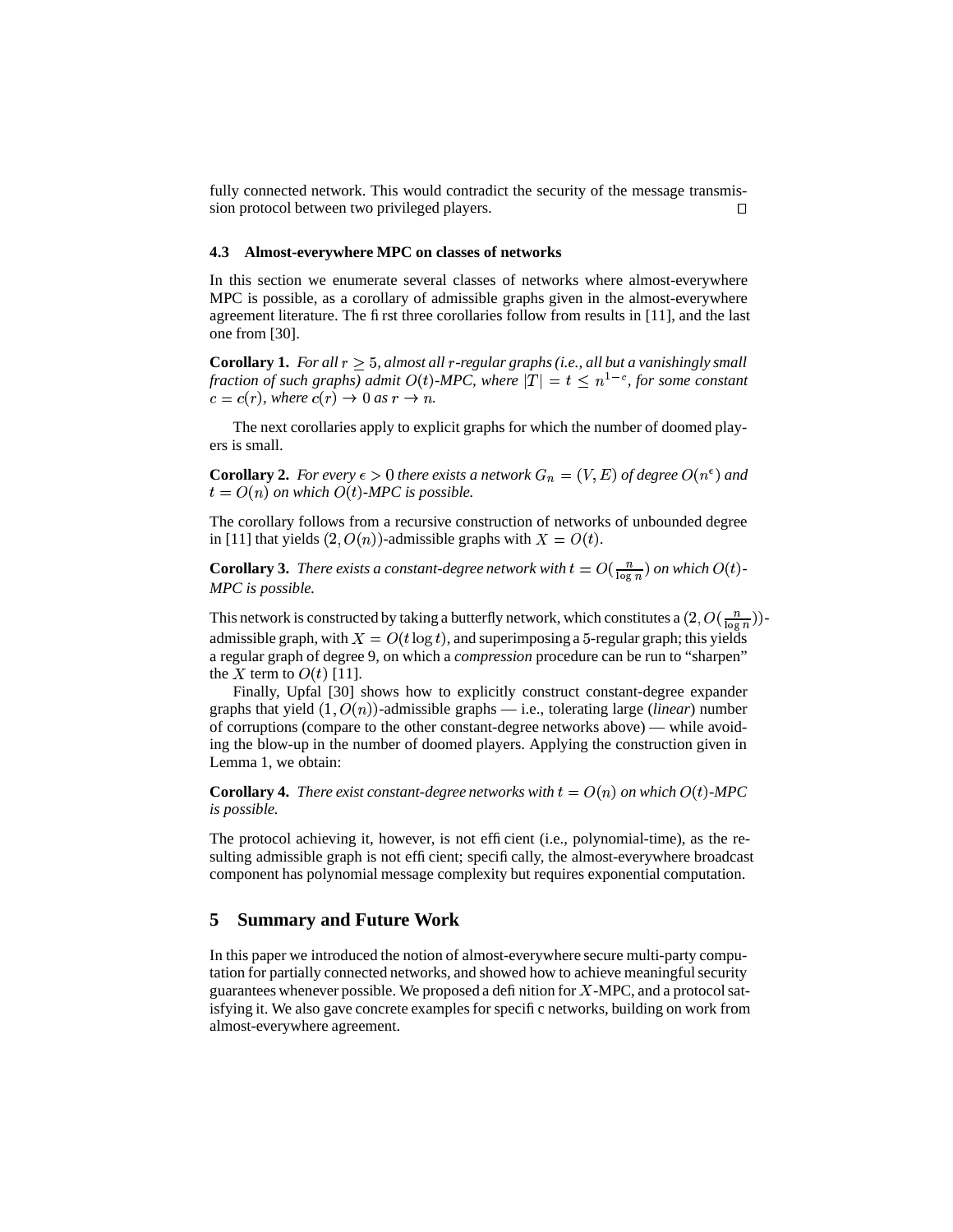Regarding our definitional approach, which follows the one in [23], it is well known that simulation-based definitions of security are stronger than and preferable to indistin guishability-based ones. However, in the setting of almost-everywhere secure computation, the simulation-based approach encounters the following problem: it seems challenging how to define, in a meaningful and network-independent way, the simulation and the adversarial view of the state of the doomed players, or indeed how to even deal with this dynamically growing set; even though these nodes are not part of the nodes for which we guarantee privacy and a correct output, it is not clear what view of these nodes the adversary gets. Indeed, for some of the doomed nodes the adversary could learn all the information and be able to change their inputs, while for others the adversary would only get partial control. We leave the refinement of and alternatives to our almost-everywhere MPC definition as a subject for future research. We stress though that in many situations, the security guarantees given by our approach are sufficient, especially if running information-theoretically secure protocols, such as the one in [2].

Regarding our new model for SMT by public discussion, it would be interesting to reduce the communication, in particular on the public channel (say, to sublinear in  $N$ ), and provide some measure of optimality.

Finally, providing a polynomial-time protocol for almost-everywhere agreement and thus for almost-everywhere MPC — on networks of bounded degree tolerating a linear number of corruptions remains an interesting open problem.

## **Acknowledgments**

We thank the anonymous reviewers for *Eurocrypt 2008* for their useful comments.

The problem statement of almost-everywhere secure computation, as well as the overall approach are joint work with Shailesh Vaya, as reflected in  $[31, 17, 18]$ <sup>5</sup>. However, the simulation-based approach to security that was originally considered in the three-author draft, and further developed in [32], we (the current authors) eventually found unsatisfactory (see Sections 1, paragraph on related work, and 5 for a more technical discussion). Hence, we withdrew our names from that manuscript, and proceeded to work out a different model and corresponding proof of security, as well as to completely change and overhaul the protocols — this is the work presented here. As a courtesy, Vaya was offered co-authorship on the current paper, provided however that the problematic approach be abandoned and not published as a separate work; he chose not to accept our offer.

## **References**

- 1. S. Agarwal, R. Cramer, and R.de Haan. Asymptotically optimal two-round perfectly secure message transmission. In *Advances in Cryptology–CRYPTO'06*. Springer-Verlag, 2006.
- 2. M. Ben-Or, S. Goldwasser, and A. Wigderson. Completeness theorems for noncryptographic fault-tolerant distributed computation. In *Proc. 20th Annual ACM Symposium of the Theory of Computation*, pages 1–10, May 1988.
- 3. C. H. Bennett, G. Brassard, C. Crèpeau, and U. Maurer. Generalized privacy amplification. *IEEE Transactions on Information Theory*, 41(6):1015–1923, November 1995.

<sup>5</sup> In [31], Shailesh Vaya's thesis acknowledgement reads: *"Here, let me also thank Juan Garay who along with Rafail was an equal participant in developing the central ideas in this thesis."*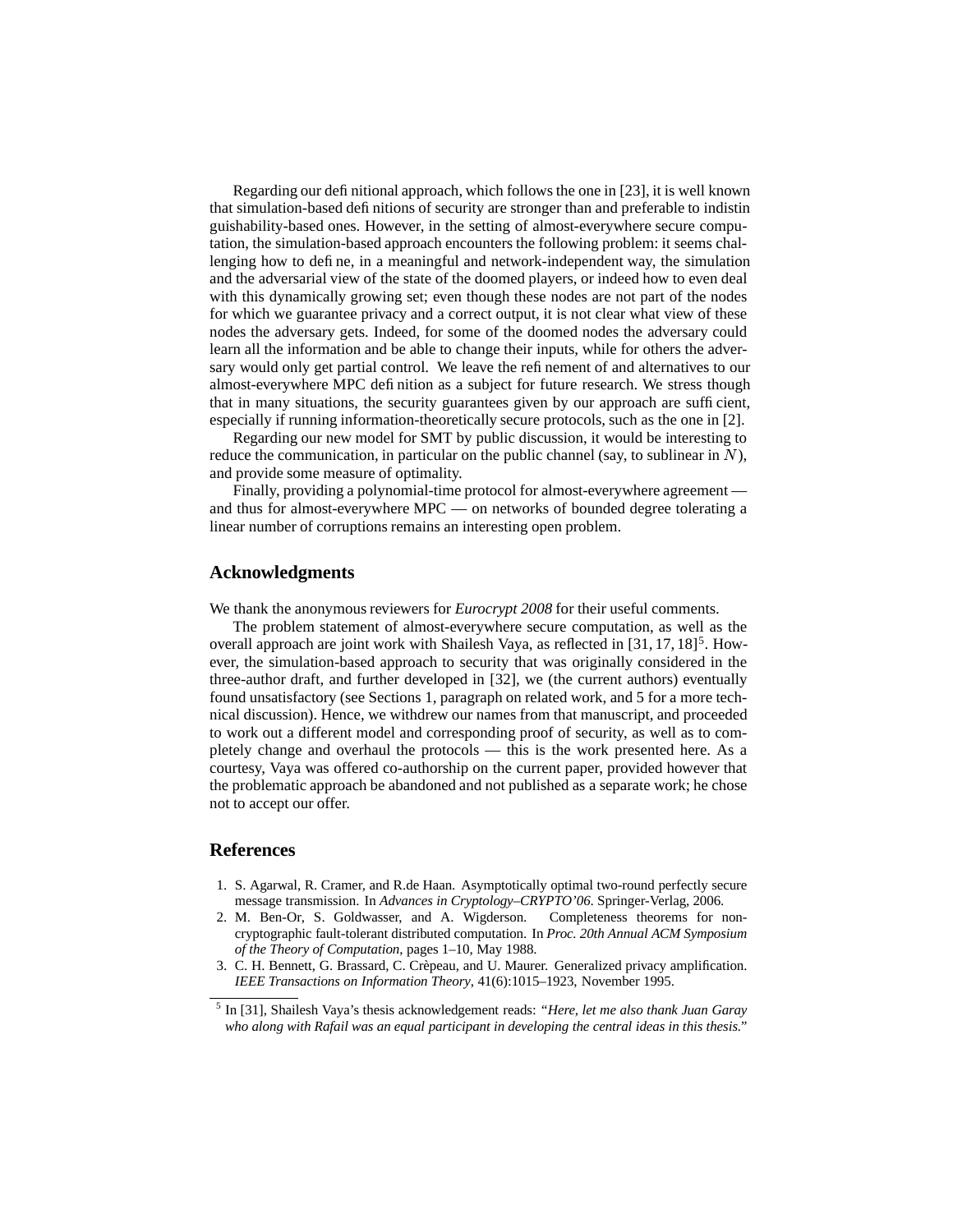- 4. C. H. Bennett, G. Brassard, and J. M. Robert. Privacy amplification by public discussion. *Siam Journal of Computing*, 17(2), April 1988.
- 5. P. Berman and J. Garay. Fast consensus in networks of bounded degree. *Distributed Computing*, 2(7):62–73, 1993. Preliminary version in *WDAG'90*.
- 6. D. Chaum, C. Crepeau, and I. Damgard. Multiparty unconditionally secure protocols. In *Proceedings 20th Annual Symposium on Theory of Computing, STOC*. Association for Computing Machinery, May 1988.
- 7. B. Chor, S. Goldwasser, S. Micali, and B. Awerbuch. Verifiable secret sharing and simultaneous broadcast. In *Proc. 26th Annual IEEE Symposium on Foundations of Computer Science*, pages 383–395, 1985.
- 8. Y. Desmedt and Y. Wang. Perfectly secure message transmission revisited. In *Proc. Advances in Cryptology – Eurocrypt '02*, Lecture Notes in Computer Science, pages 502–517. Springer, 2002.
- 9. D. Dolev. The byzantine generals strike again. *Journal of Algorithms*, 1(3):14–30, 1982.
- 10. D. Dolev, C. Dwork, O. Waarts, and M. Young. Perfectly secure message transmission. *Journal of ACM*, 1(40):17–47, 1993.
- 11. C. Dwork, D. Peleg, N. Pippinger, and E. Upfal. Fault tolerance in networks of bounded degree. In *Proc. 18th Annual Symposium on the Theory of Computing*, pages 370–379, 1986.
- 12. M. Fitzi, M. Franklin, J. Garay, and S. Harsha Vardhan. Towards optimal and efficient perfectly secure message transmission. In *Proc. 4th Theory of Cryptography Conference (TCC '07)*, Lecture Notes in Computer Science, February 2007.
- 13. M. Fitzi, J. Garay, S. Gollakota, C. Pandu Rangan, and K. Srinathan. Round-optimal and efficient verifiable secret sharing. In *Proc. 3rd Theory of Cryptography Conference (TCC'06)*, Lecture Notes in Computer Science, pages 329–342. Springer Verlag, March 2006.
- 14. M. Fitzi, M. Hirt, and U. Maurer. Trading correctness for privacy in unconditional mpc. In *Advances in Cryptology–CRYPTO'98.*, Lecture Notes in Computer Science. Springer Verlag, August 1998.
- 15. M. K. Franklin and R. N. Wright. Secure communications in minimal connectivity models. In *Advances in Cryptology–EUROCRYPT'98*, Lecture Notes in Computer Science, pages 346–360. Springer Verlag, June 1998.
- 16. J. Garay and Y. Moses. Fully polynomial Byzantine agreement for  $n > 3t$  processors in - rounds. *SIAM J. Comput.*, 27(1):247–290, 1998. Preliminary version in *STOC '92.*
- 17. J. Garay, R. Ostrovsky, and S. Vaya. Almost-eveywhere secure computation. Rump session presentation at *TCC '07*, Feb. 2007.
- 18. J. Garay, R. Ostrovsky, and S. Vaya. Almost-eveywhere secure computation. Presentation at the 2007 Workshop on Cryptographic Protocols (*WCP '07*), Bertinoro, Italy, March 2007.
- 19. J. Garay and K. Perry. A continuum of failure models for distributed computing. In *Proc. 6th International Workshop on Distributed Algorithms (WDAG '92)*, Lecture Notes in Computer Science, pages 153–165. Springer-Verlag, 1992.
- 20. R. Gennaro, Y. Ishai, E. Kushilevitz, and T. Rabin. On 2-round secure multiparty computation. In *Advances in Cryptology–CRYPTO'02*, Lecture Notes in Computer Science. Springer Verlag, August 2002.
- 21. O. Goldreich, S. Micali, and A. Wigderson. How to play any mental game or a completeness theorem for orotocols with honest majority. In *Proc. 19th Annual ACM Symposium on Theory of Computation*, pages 218–229, May 1987.
- 22. Oded Goldreich. Secure multi-party computation, final (incomplete) draft, version 1.4, 2002.
- 23. J. Kilian, E. Kushilevitz, S. Micali, and R. Ostrovsky. Reducibility and completeness in private computations. *SIAM Journal on Computing*, 29, 1999.
- 24. K. Kurosawa and K. Suzuki. Truly efficient 2-round perfectly secure message transmission scheme. These proceedings.
- 25. L. Lamport, R. Shostak, and M. Pease. The Byzantine generals problem. *ACM Transactions on Programming Languages and Systems*, pages 382–401, July 1982.